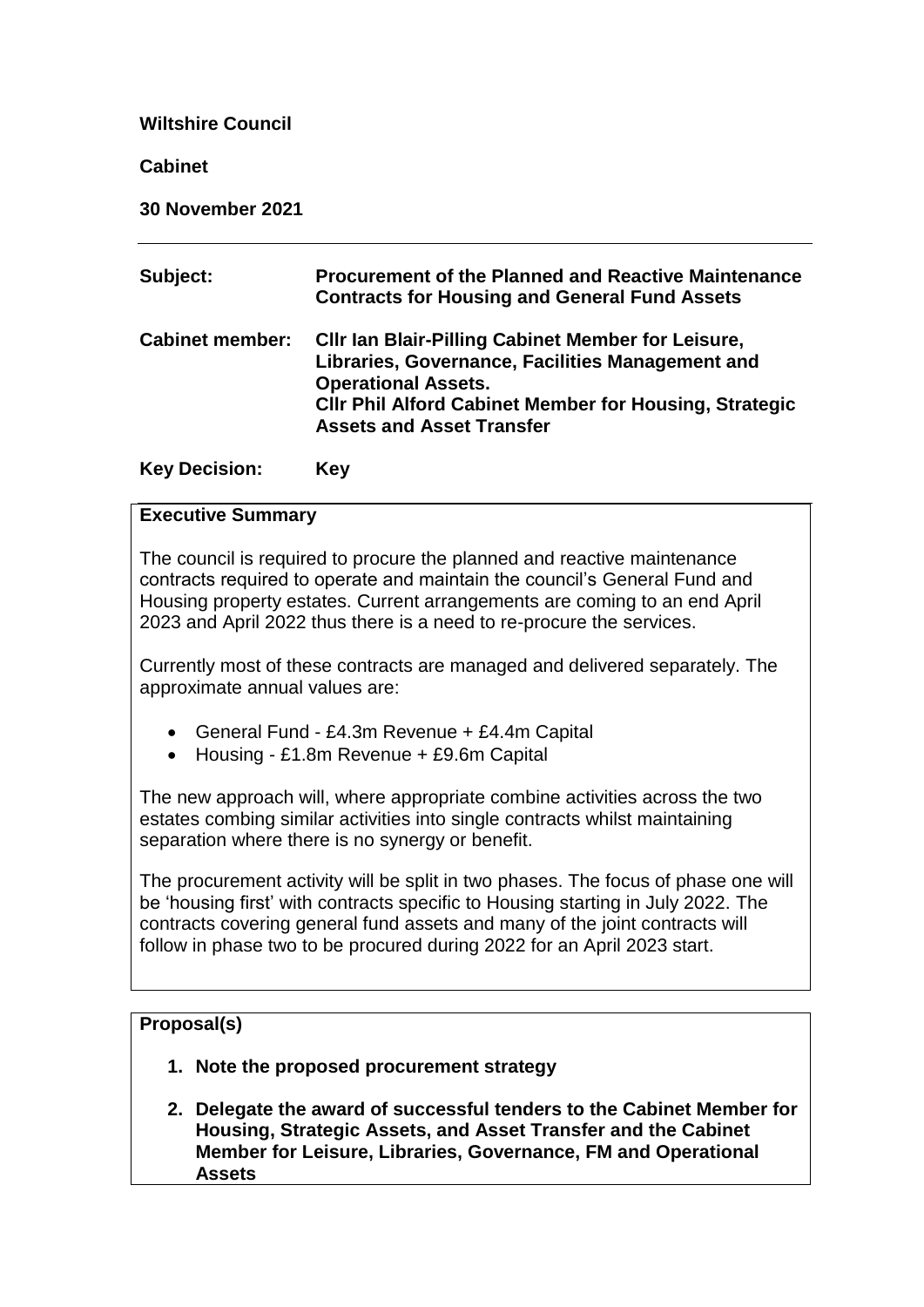## **Reason for Proposal**

**To use the termination of the existing contracts to implement a revised approach to deliver benefits across the Housing and General Fund property estates. The value of the contracts to be awarded require Cabinet approval thus the request for delegations.**

**Terence Herbert Chief Executive**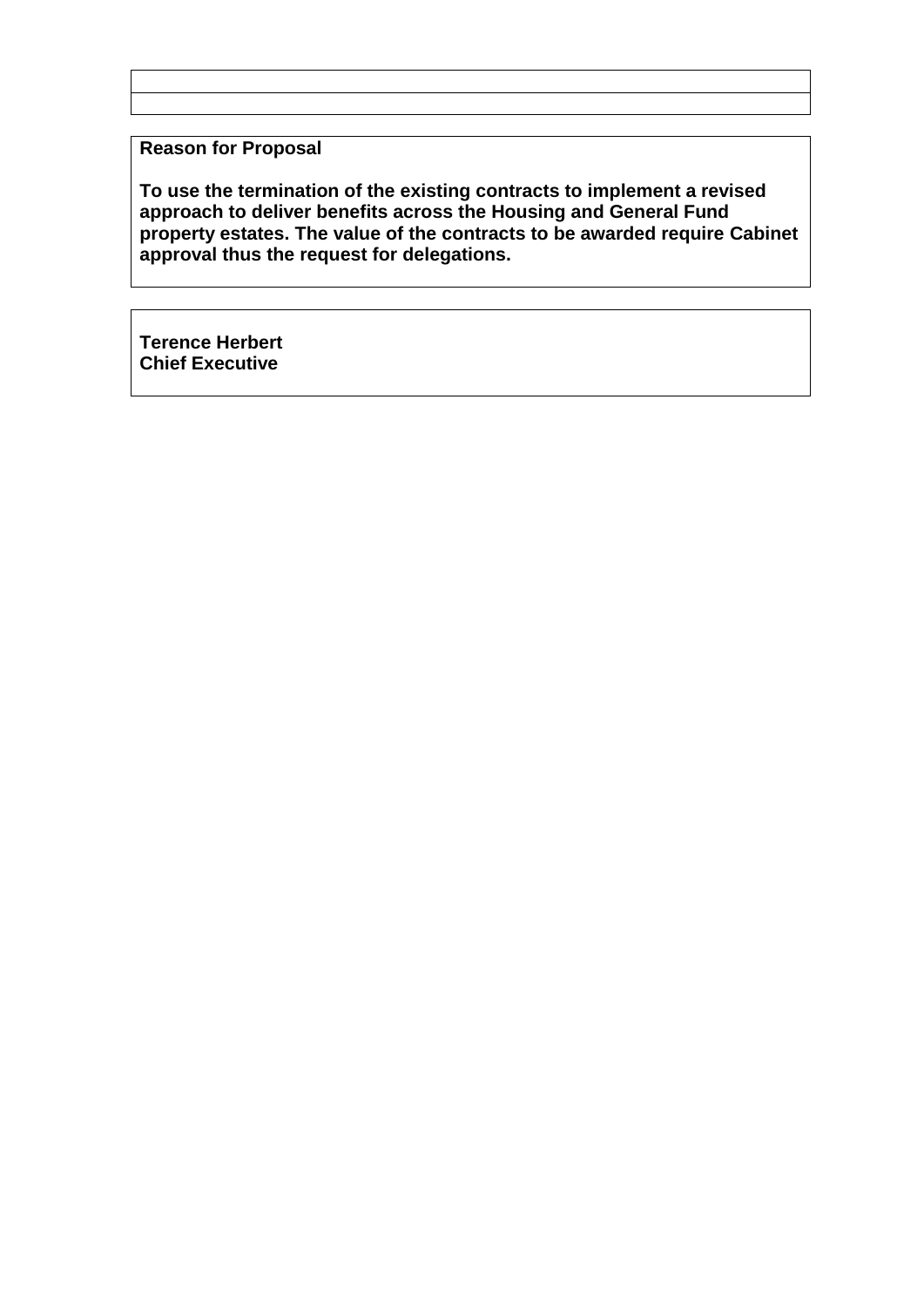| <b>Wiltshire Council</b> |                                                                                                                                                                                                                                                  |
|--------------------------|--------------------------------------------------------------------------------------------------------------------------------------------------------------------------------------------------------------------------------------------------|
| <b>Cabinet</b>           |                                                                                                                                                                                                                                                  |
| <b>30 November 2021</b>  |                                                                                                                                                                                                                                                  |
| Subject:                 | <b>Procurement of the Planned and Reactive Maintenance</b><br><b>Contracts for Housing and General Fund Assets</b>                                                                                                                               |
| <b>Cabinet member:</b>   | <b>CIIr Ian Blair-Pilling Cabinet Member for Leisure,</b><br>Libraries, Governance, Facilities Management and<br><b>Operational Assets.</b><br><b>CIIr Phil Alford Cabinet Member for Housing, Strategic</b><br><b>Assets and Asset Transfer</b> |
| <b>Key Decision:</b>     | <b>Key</b>                                                                                                                                                                                                                                       |

#### **Purpose of Report**

1) To seek delegations to award the Planned and Reactive Maintenance Contracts that are subject to tender.

## **Relevance to the Council's Business Plan**

- 2) The procurement of the maintenance contracts will ensure the council can continue to provide appropriate housing and deliver services from property that is safe and compliant.
- 3) The contracts are integral to the discharge of the council's health and safety obligations under the Health and Safety at Work Act (HSWA). This places an overarching legal duty on the council to keep its staff, it's customers and those visiting its sites safe. The HSWA requires employers to take reasonably practical steps to ensure that any place of work is maintained in a condition that is safe and without risks to health.
- 4) The council is obliged to maintain its housing stock in accordance with the Home Standard as documented within the Government's Regulatory Standards. The contracts will support the maintenance of council housing stock and will facilitate an increase in maintenance activity undertaken by the directly employed housing repairs service.
- 5) The recommended procurement strategy will ensure the council is efficient and provides good value for money for Wiltshire residents.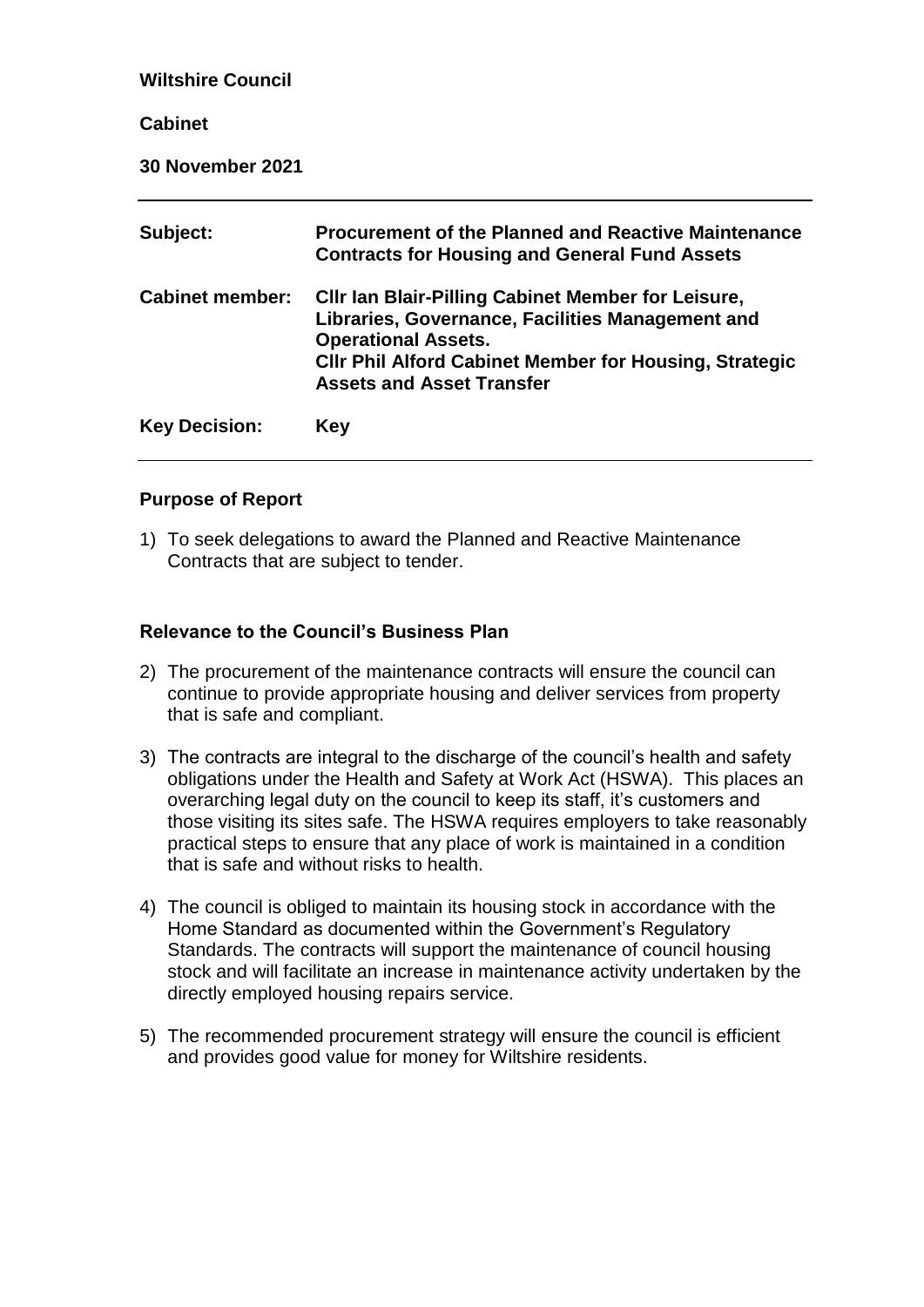## **Background**

6) The council has a varied and diverse range of assets which need to be maintained. Excluding highway assets, it includes land and buildings in the following portfolios:

## **Housing:**

- Council owned housing
- Extra care facilities and sheltered housing schemes
- Sewerage plants
- Land

## **General Fund:**

- Operational estate hubs, depots, leisure centres, schools
- Rural estate farms and agricultural land
- Investment estate commercial property and reversionary assets
- 7) The maintenance contracts cover a wide range of disciplines which broadly include:
	- **Fabric** maintenance and repairs of building structures
	- Mechanical & Electrical maintenance, servicing and compliance for heating, lighting, electrical, plant and other systems within buildings
	- **Legionella** management services include surveys, monitoring, lab services and treatment
	- **Fire and Security Fire systems**  installation, maintenance, servicing and compliance
	- **Asbestos –** management services, surveys and monitoring
	- **Drainage –** pumping stations, sewerage treatment, interceptors and pumps
	- **Technical services**  Specialist technical and professional services
- 8) Within each of these disciplines a range of activities are carried out by the council which include:
	- **Planned Preventative Maintenance** (PPM) statutory, legislative and best practice cyclical (yearly, monthly, weekly) works to maintain plant and machinery with associated remedial repairs.
	- **Compliance Monitoring** cyclical activity related specifically to Asbestos, Legionella and Fire Risk.
	- **Reactive Repairs** unforeseen works (leaks, breakages, failures) presenting themselves on a day-to-day basis.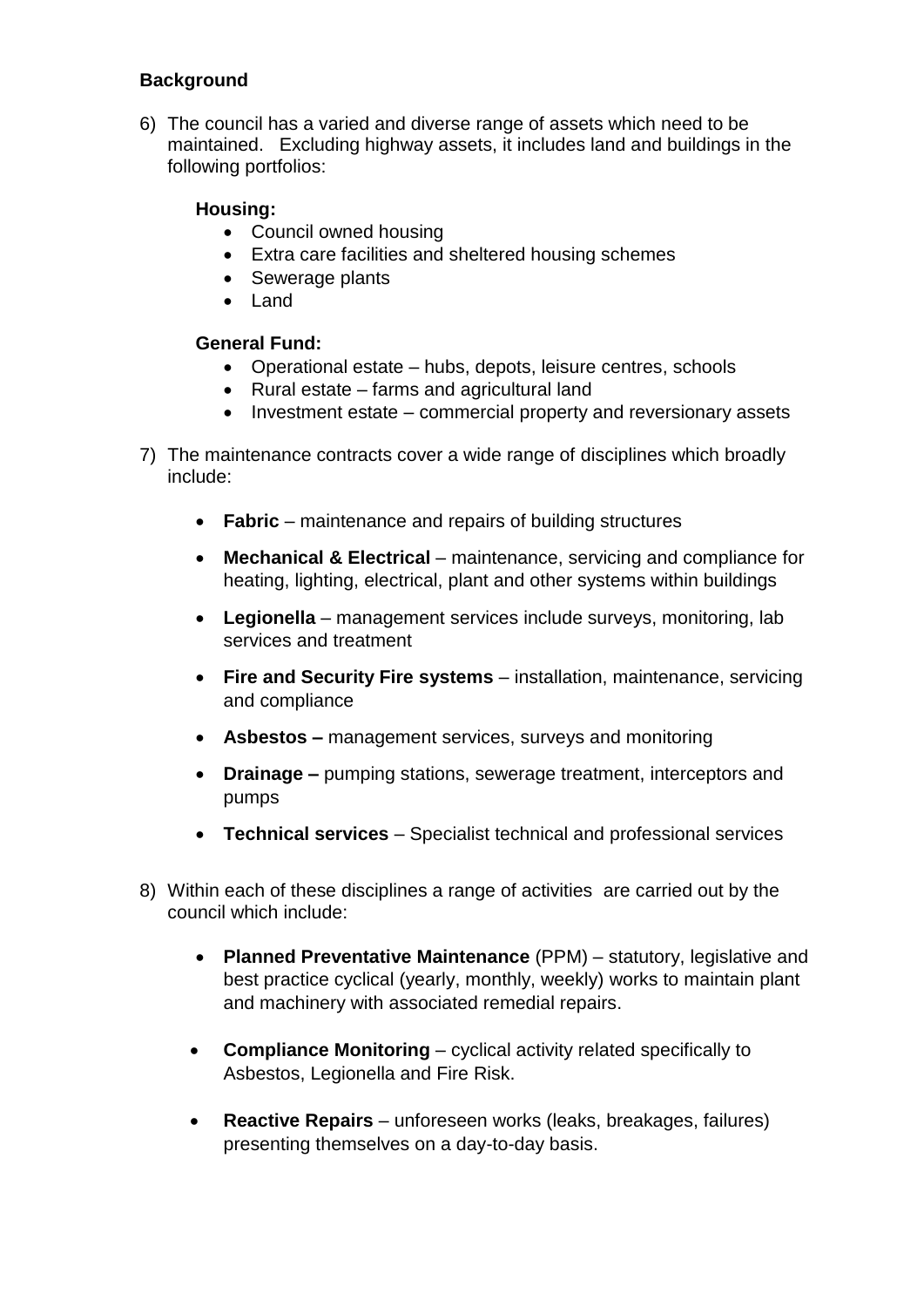- **Planned works**  larger improvement projects and work programmes, normally capital or grant funded e.g. refurbishments, low carbon/energy efficiency work.
- **Void management**  works required to put housing or commercial property back into circulation following a change of tenancy
- **Technical advice –** building surveys, dilapidations reports, structural and technical assessments.

## **Current approach to contracts**

- 9) The General Fund has 5 core contracts covering the bulk of the maintenance activity, supported by a number of smaller, specific contracts for technologies or elements that are only present at a few sites or are unique to one building e.g. the County Hall bubble roof.
- 10)The existing core contracts commenced in April 2016 each running for a 5 year term ending in April 2021. Each contract lot has the option of a '+1 +1' extension and have already been extended for +1 year until April 2022.
- 11)Housing has 3 core contracts covering the bulk of the planned maintenance work, with larger projects being procured separately. These contracts commenced in April 2013 on a 5 +2 + 2 basis. They will terminate at the end of June 2022.
- 12)A large proportion of reactive repairs and voids work in Housing is undertaken by the in-house repairs service. This covers disciplines including carpentry, plumbing, and bricklaying. Plans to expand the in-house capability increasing the number of employees and the range of activities are being developed and the expansion will begin in 2022. The range of additional works delivered by the in-house team will include decorating, landscaping, drainage works…….
- 13)A framework of 5 contractors is in place to support the in-house repairs service during peaks in demand.
- 14)There is a periodic requirement to employ specialists to provide technical advice on various systems and buildings in both Housing and General fund property. This might include specialist M&E advice, structural surveying, dilapidations report or specification writing. Currently this is either procured ad-hoc or routed via the term maintenance contractors.

#### **Future Approach to Contracts**

- 15)The approach to the new contracts has been designed around the following principles and considerations:
	- **Joint Contracts –** the opportunity has been taken to unify contracts wherever possible to reflect the synergies between the maintenance activities undertaken on Housing and General Fund assets.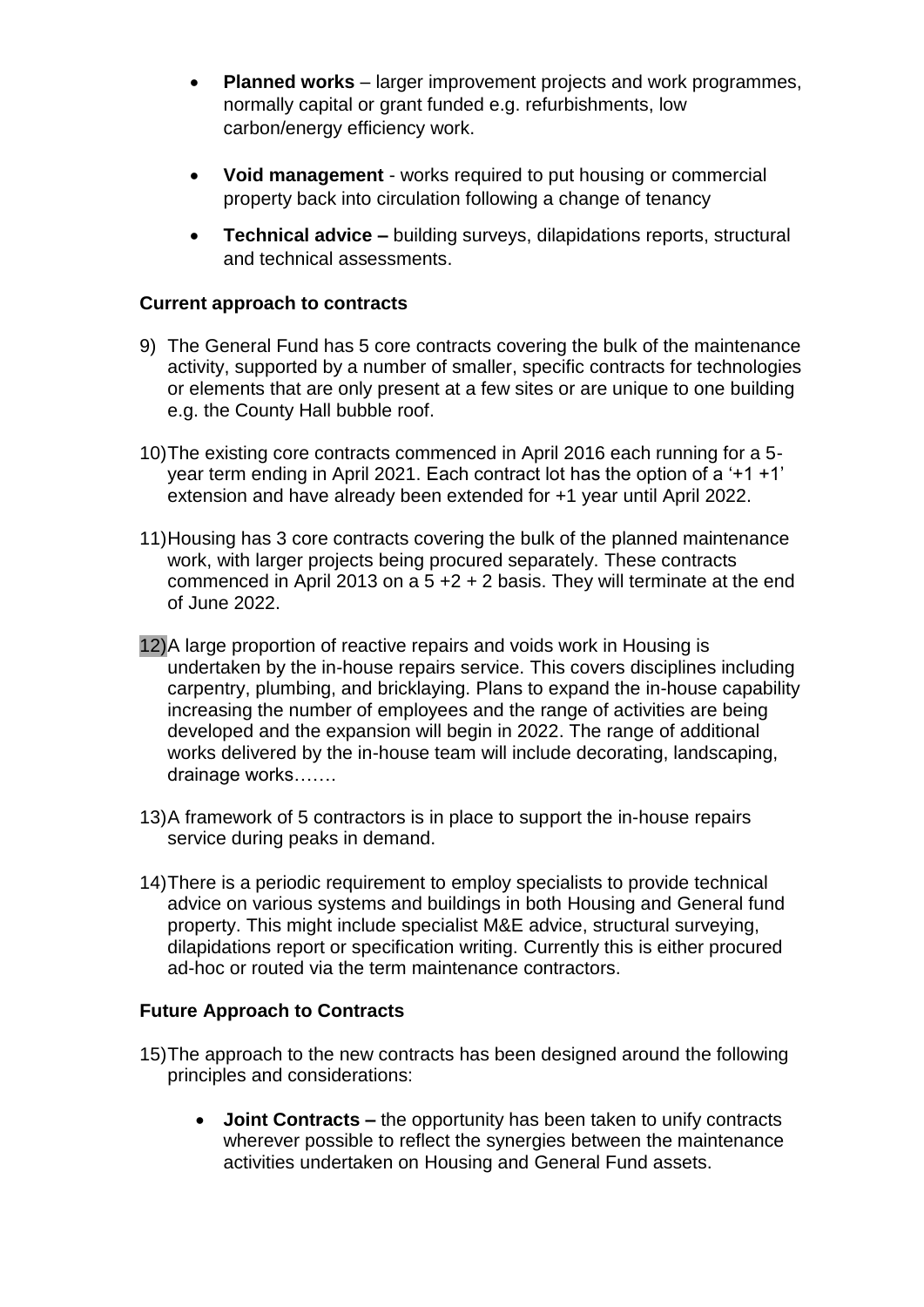Conversely, separate contracts have been recommended where it is appropriate for them to focus on only one part of the asset base.

- **Management and Responsibility** consideration has been given to the provider responsibilities v council responsibilities, and the degree to which the council provides design and technical input and expertise to the delivery of all types of work.
- **Flexibility** the mix of contracts takes account of the expansion and/or contraction of the property portfolios as assets are built, demolished, sold or community asset transferred. It also takes account of the aspiration to deliver more activity through in-house resources.
- **Risk of Contractor Failure** consideration has been given to the size and scope of individual contracts to ensure that they attract the appropriate-sized contracts and offer opportunities for local providers. This will also limit the council's exposure to the risks of contractor failure, ensuring no contract is "too big to fail".
- **Customer Satisfaction** within the new Housing contracts customer satisfaction will become a key performance measure with future contract extension potential linked to that performance, which is aimed at improving customer satisfaction across all contracts.

#### **Synergies Between General Fund and Housing**

- 16)Under the current arrangements the General Fund and Housing contracts are managed separately. However, synergies exist between activities on both property estates. Unified contracts have been scoped for these activities to drive efficiency and economy.
- 17)There are key differences which merit the activity being kept separate. This separation is mainly confined to the fabric and M&E contracts, and reflects the standardisation/repetition of maintenance activity in Housing v's the diversity and complexity in the General Fund. Domestic gas boilers for example, are materially different to the plant and machinery found in a leisure centre or a hub building. There is merit in keeping these elements separate in order to maintain focus and reduce management costs.
- 18)The following activities have the most synergy across both of the councils asset base. In most cases, the volume of the activity is skewed towards one or other part of the asset base but over all the activity is broadly the same:
	- Drainage
	- Asbestos
	- **Legionella**
	- Fire Risk (FRA), Fire and Security systems
	- Biomass and Renewables
	- Lifts, CHP, Generators, High voltage, UPS and BMS systems
	- Technical services
	- Asbestos Removal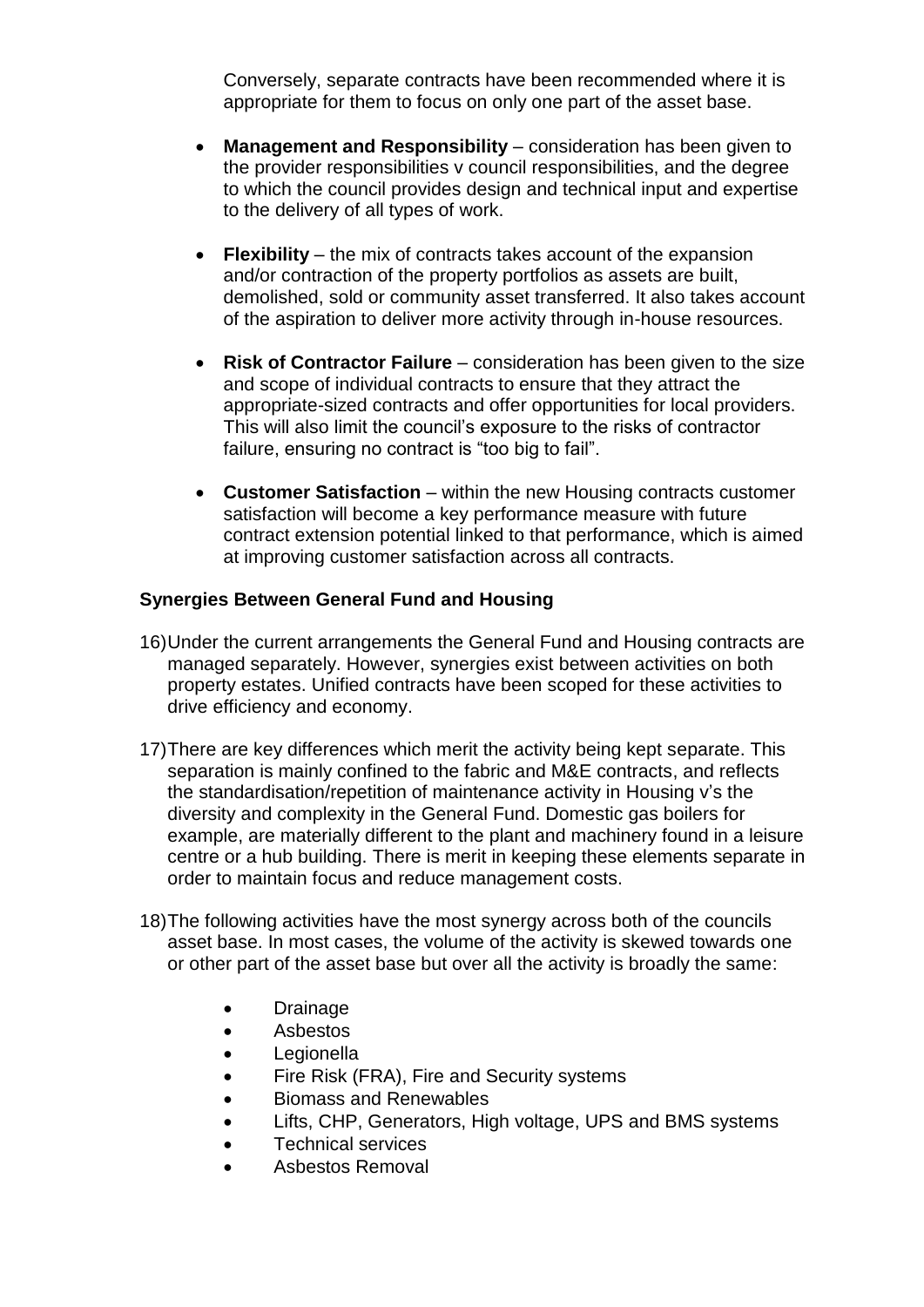- Commercial Doors and Windows and communal doors
- Technical services (specialist advice and surveys)
- 19)The following activities have been identified to have the least amount of synergy and merit being kept separate.
	- General Fund M&E
	- Housing Heating and Electric
	- **•** General Fund Fabric
	- Housing Fabric

## **Future Contract Mix**

- 20)The approach will be to modify the existing contract mix to separate out some of the activity currently included in the larger lots and bring these under separate contracts. These activities include:
	- $\bullet$  lifts
	- Generators, High voltage, UPS
	- BMS systems
	- Fire prevention works (housing only)
	- Housing fabric
		- o Kitchens and bathrooms
		- o Roofing
		- o Disabled adaptations
		- o Windows and doors
		- o Accessibility adaptations
		- o Internal and external wall insulation
- 21)These activities are discreet enough to be included in separate contracts which would be attractive to providers. Fire and Security activity in the general fund is already under sperate contract while in housing, this is included as part of the wider electrical contract.
- 22)The proposed contract mix, coverage and estimated values are shown Appendix two.

## **Timescales**

- 23)It is proposed to split the procurement activity over two phases. Contracts covering Housing expire in June 2022 and therefore must be procured in 2021/22. The contracts in the General Fund expire in March 2023.
- 24)The focus of phase one for 2021/22 will be 'housing first' for a July 2022 start. The contracts covering General Fund assets and the joint contracts will follow in phase two to be procured during 2022 for an April 2023 start.

#### **Overview and Scrutiny Engagement**

This report will be presented to the Financial Planning Task Group for their consideration and comment.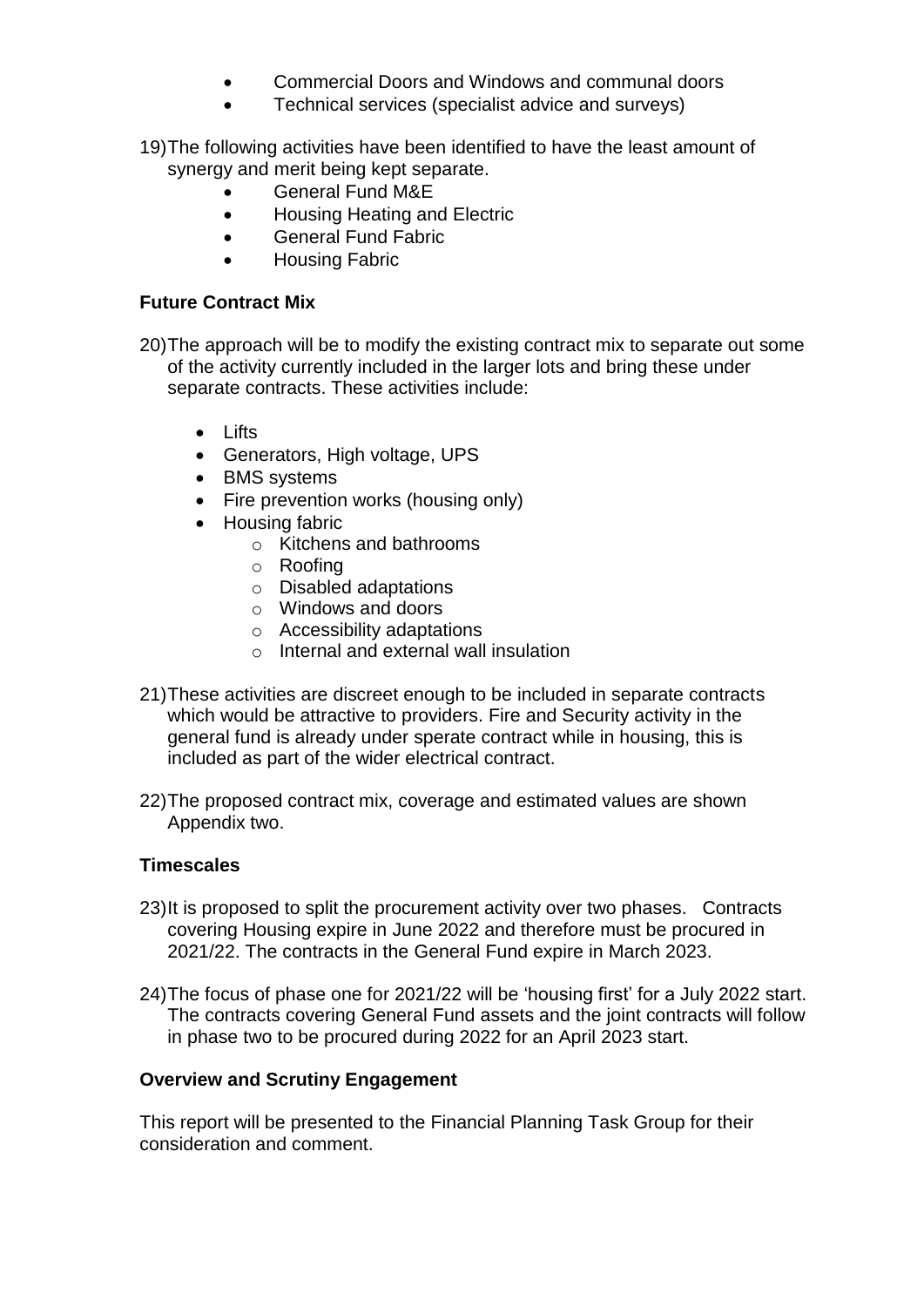#### **Safeguarding Implications**

25)Successful contractors will be expected to comply with the council's safeguarding policies given that they will be undertaking works within all types of council assets including sheltered schemes, respite centres and schools.

#### **Public Health Implications**

26)There are no public health implications.

#### **Corporate Procurement Implications**

27)The procurement approach has been developed in conjunction with the Corporate Procurement Unit and has received full approval from the Council's Commercial Board.

#### **Equalities Impact of the Proposal**

28)There are no equalities impacts for this proposal.

#### **Environmental and Climate Change Considerations**

- 29)The Council's aim to be carbon neutral by 2030 has been considered as part of this procurement . The contractors will be integral to the delivery of works to reduce the councils carbon emissions through the implementing of energy saving works in buildings. The appointed contractors will deliver the requirements of the Housing Energy Efficiency Programme (HEEP), the Property Carbon Reduction Programme, and any future programmes designed to support the council's carbon neutral aspirations.
- 30)Flexibility exists within the contracts for the council to develop and procure specific programmes of work relating to energy efficiency if it is economically advantageous to do so, or if the activity requires specific technical specialisms that are not within the remit of the contract or the capability of the provider.
- 31)More broadly, there no environmental implications above those for the current contracts. Successful suppliers will be expected to baseline their environmental footprint and improve environmental performance over the life of the contract.

#### **Risk Assessment**

The Council is required to procure these works due to expiration of existing contracts. The approach recommended is endorsed by the Council's commercial board and as such risk of challenge has been considered and mitigated.

Risks of non-engagement by the market will be managed by holding market engagement events and providing information and support to contractors so that they can take part in the process.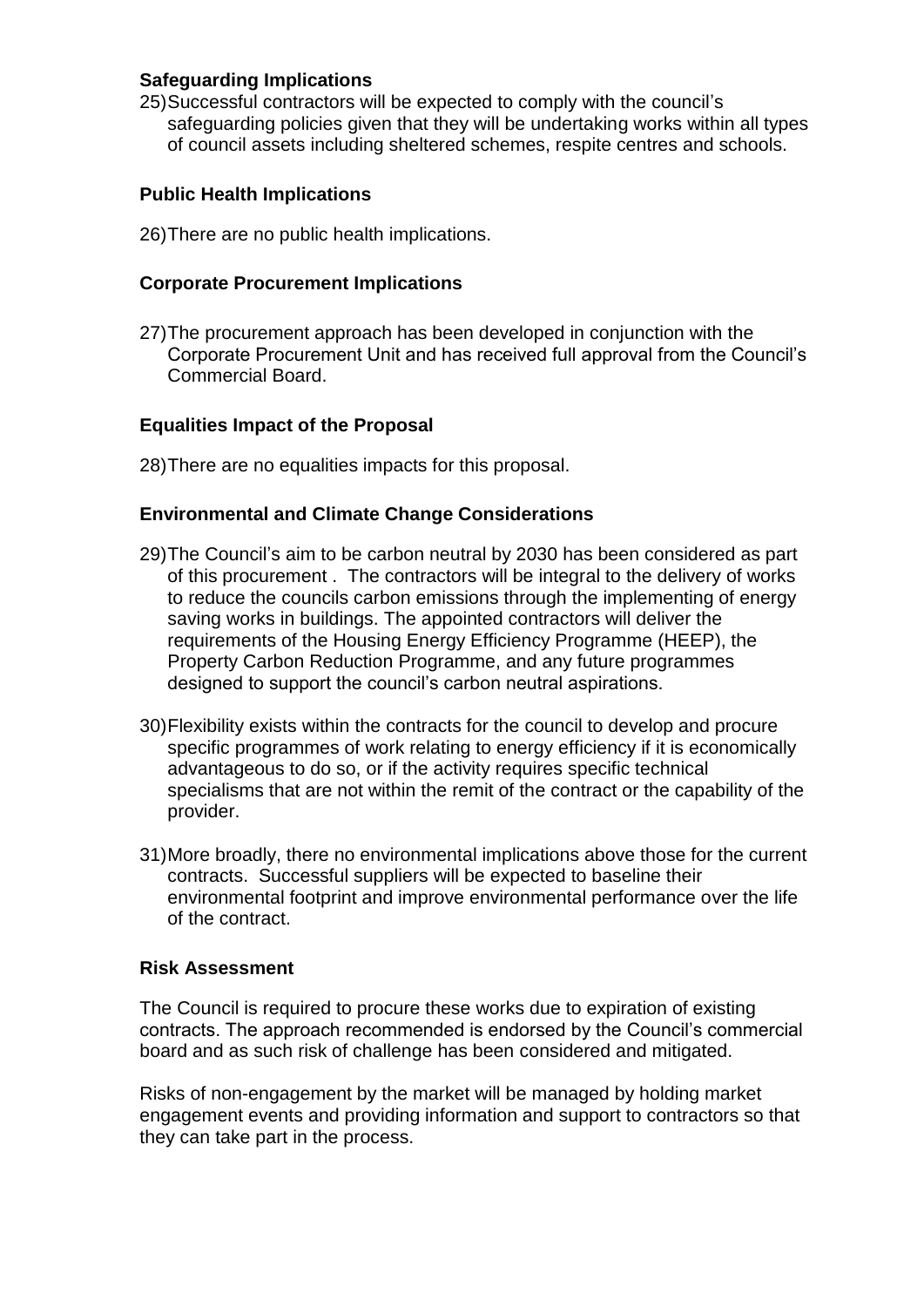## **Financial Implications**

- 32)The General Fund revenue budget for this activity is currently £4.3m based on the current size and make-up of the property estate. Current pressure on supply chains and turmoil in the energy markets mean it is a challenging time to expose the service to competition and the results cannot be forecast. The costs of keeping buildings open and safe is escalating, therefore cashable savings will not be directly attributable to this procurement exercise. The efficiencies expected from the unified contracts will serve to reduce budget pressure. The volume of work undertaken will be matched to the available budget, with reductions in the size of the estate being essential to manage the escalating costs and budget pressure.
- 33)The Housing Revenue Account (HRA) Business Plan has been developed based on annual revenue spend and capital maintenance requirements over a period of 30 years. Increases in the number of properties which will be delivered through the Council House Build Programme have been factored into the financial model as has inflation over that period. The efficiencies expected from the unified contracts, and the cost reductions from the expansion of the in-house provision, will strengthen the Business Plan and enable new work programmes to emerge within the HRA.
- 34)The total value of the contracts represents a key decision and therefore requires cabinet approval and are thus seeking delegations from the relevant cabinet members.

## **Workforce Implications**

35)It is expected that TUPE will apply in some instances between the outgoing and incoming contractors. However, there are no direct workforce implications for the council over and above what is already budgeted for.

## **Options Considered**

- Do nothing this option was discounted; the contracts have to be procured and this needs to be done adopting the best procurement approach appropriate at this time.
- Re-procure existing contract mix this option was discounted as it would not provide any of the benefits set out in this paper, nor take advantage of the opportunity to unify activities across the General Fund and Housing estates.
- Insource all works to be directly delivered this option was discounted due to the scale, technical complexity, risk and organisational capacity of such an undertaking. Specific, targeted areas for in-house provision have been identified and will be added to the current in-house activities.
- Unify all contracts across both Housing and General Fund into a single contract and seek a single provider – industry evidence of catastrophic failures of large scale public service providers in this field have clearly demonstrated that this is not an option for the council. Over-reliance on a single provider creates unacceptable levels of financial, service and reputational risk.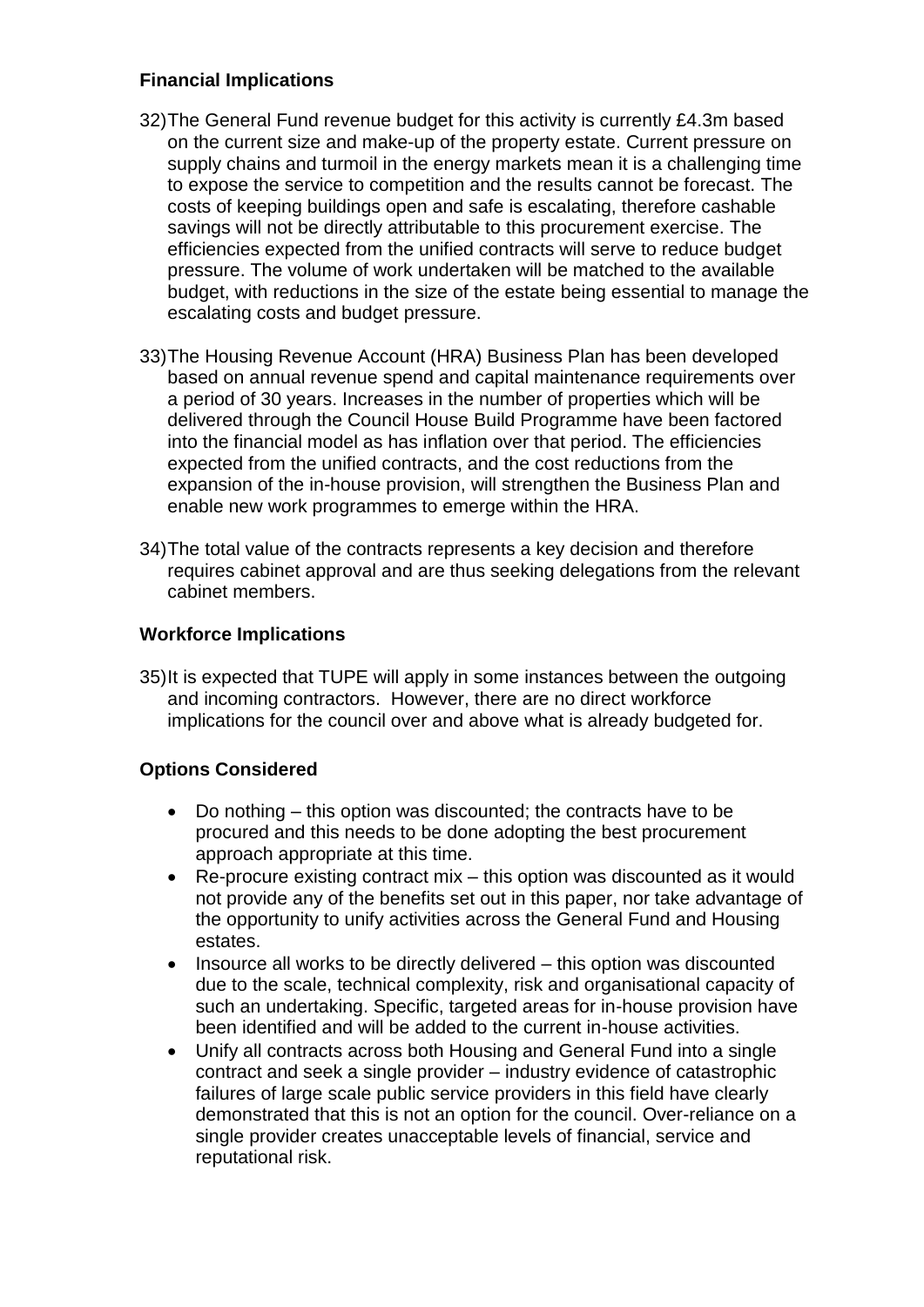# **Simon Hendey, Service Director Housing and Commercial Development**

Report Authors: Vincent Albano, Asset Portfolio Manager

# **Background Papers**

none

#### **Appendices**

-------------------------------------------------------------------------------------------------------